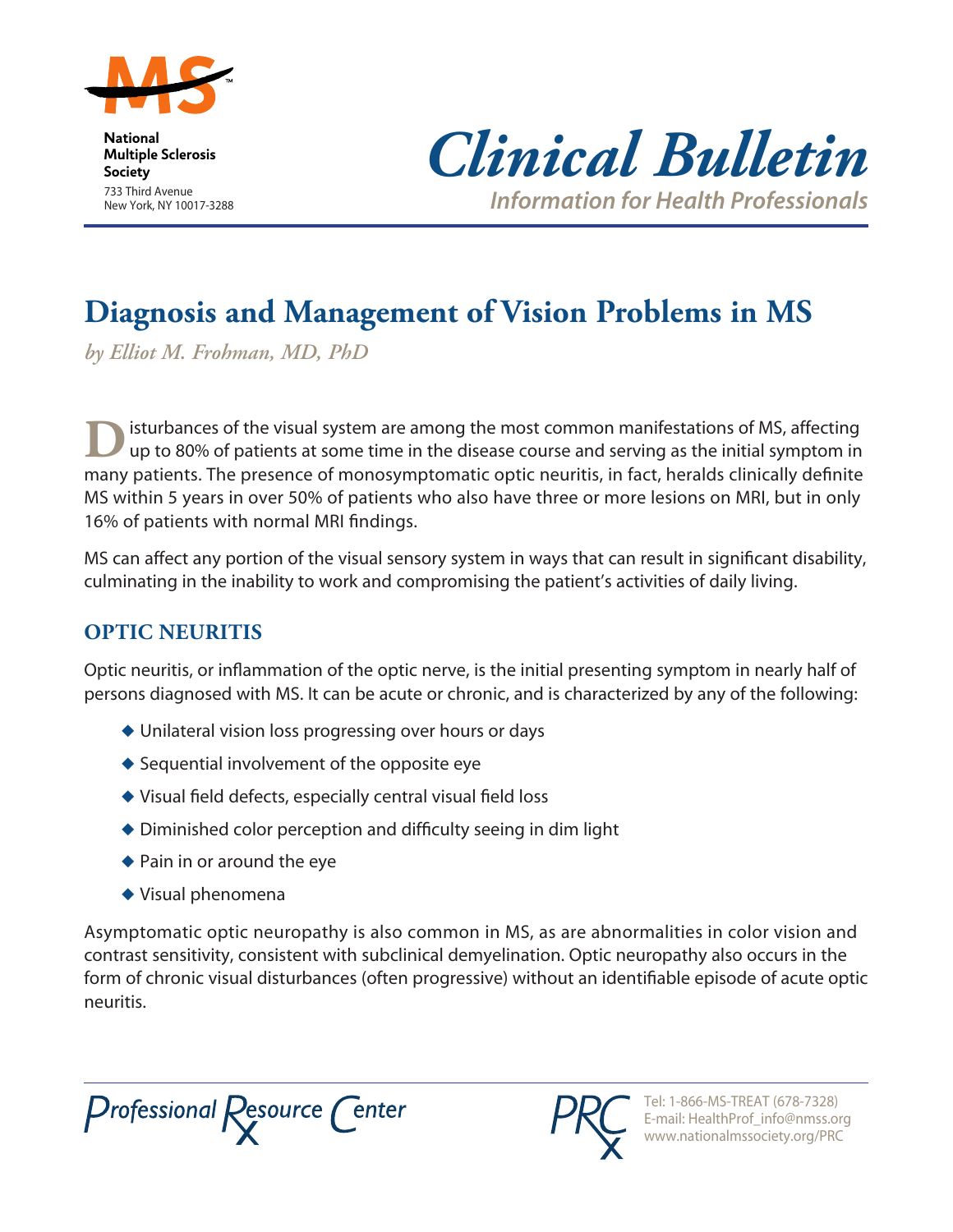## **Clinical Assessment and Disease Course**

Numerous infectious or inflammatory disorders other than demyelinating disease may cause optic neuritis, but these conditions can usually be distinguished on clinical grounds without the need for ancillary tests. Central acuity is usually reduced, and most patients have a relative afferent pupillary defect or Marcus Gunn pupil (a relative lack of constriction during illumination when compared to responses in the opposite eye). The optic disc may appear normal or swollen. Retrobulbar involvement occurs in two-thirds of patients with acute optic neuritis.

The diagnosis can be confirmed with visual evoked potentials (VEP) and T-1 weighted MRI with gadolinium infusion. The VEP is particularly useful in establishing optic neuropathy in patients with clinically silent lesions.

The natural course of acute optic neuritis is variable, but vision typically worsens over several days to 2 weeks after onset. Patients then recover rapidly and achieve most of their improvement by 5 weeks (up to 1 year). Despite recovery of vision normal or near-normal, most patients are aware of differences in the quality of their vision. Persistent deficits in contrast sensitivity, color vision, and depth perception are common.

#### **Treatment**

Corticosteroids are the cornerstone of therapy for optic neuritis, based on their immunosuppressive and immunomodulatory effects. In patients presenting with optic neuritis as a first neurologic episode, treatment with a 3-day course of high-dose IV methylprednisolone, followed by a short course of prednisone, has been shown to reduce the rate of development of clinically defined MS over a 2-year period. The recommended treatment is 1 gm/day of methylprednisolone as a single daily IV infusion over 3–7 days, followed by a tapering dose of oral prednisone over 2–4 weeks.

## **Eye Movement Abnormalities**

Up to three-quarters of persons with MS demonstrate some form of eye movement abnormality, including the following:

## **Nystagmus**

Nystagmus is a repetitive, to-and-fro movement of the eyes that can reflect abnormalities in the mechanisms that hold images on the retina. In patients with MS, pendular nystagmus can produce oscillopsia (rotating, circular eye movement with the illusion of environmental movement), poor visual acuity, nausea, and disorientation. Treatment of nystagmus is challenging, as most pharmacologic agents are only moderately effective. Baclofen, clonazepam, gabapentin, and scopolamine provide some benefit in selected patients.